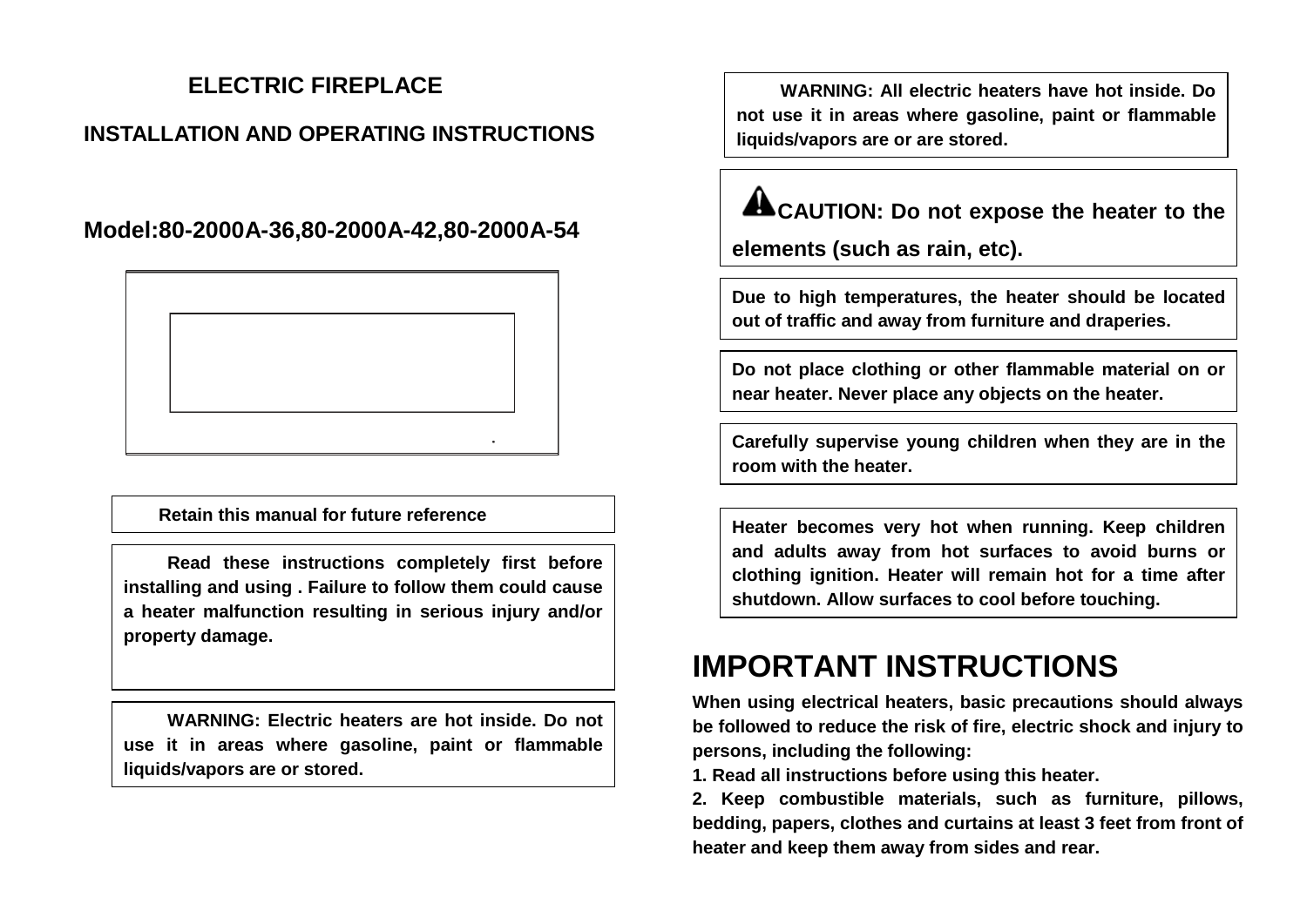**3. Always unplug heater when not in use.**

**4. Do not operate any heater with a damaged cord or plug or after heater malfunctions, has been dropped or damaged in any way. 5. Do not use outdoors.**

**6. This heater is not intended for use in bathrooms, laundry areas and similar indoor locations. Never locate heater where it may fall into a bathtub or other water container.**

**7. Do not run cord under carpeting. Do not cover cord with throw rugs, runners or the like. Arrange cord away from traffic area and where it will not be tripped over.** 

**8. To disconnect heater, turn controls to "OFF" before removing plug from outlet.**

**9. Do not insert or allow foreign objects to enter any ventilation or exhaust opening as this may cause an electric shock or fire or damage the heater.**

**10. To prevent possible fire, do not block air intakes in any manner.**

**11. Use this heater only as described in this manual. Any other use is not recommended by the manufacturer which may cause fire, electric shock or injury to people and/or animals.**

**12. Always use properly grounded fused and polarized outlets.**

**13.Always use ground fault protection where required by electrical codes.**

**14. Always disconnect power before performing any cleaning, maintenance or relocation of heater.**

**15. Always plug heaters directly into a wall outlet/receptacle. Never use with an extension cord or relocatable power tap (outlet/power strip).**

**16. To prevent a possible fire, do not burn wood or other materials in this heater.**

**17. To prevent electric shock or fire, always use a certified electrician should new circuits or outlets be required.**

**18. When transporting or storing heater, keep in a dry place free** 

**from excessive vibration and damage.**

**19. The heater must not cover up an electrical socket; the socket must always be accessible in order to disconnect the heater from the electrical supply for maintenance and cleaning.**

**20. This heater must be grounded. The main supply must be Safely routed from the heater to an electrical socket**.

**Note: When the heater is turned on for the first time, it may release a slight, harmless odor or smoke. This odor or smoke is a normal occurrence caused by the initial heating of the internal heating elements and should not occur again.**

## **SAVE THESE INSTRUCTIONS**

### **Technical Specification**

| <b>Description of product</b> | <b>ELECTRIC FIREPLACE</b>           |
|-------------------------------|-------------------------------------|
| Model                         | 80-2000A-36,80-2000A-42,80-2000A-54 |
| <b>Rated Voltage</b>          | $120V -$                            |
| <b>Rated Frequency</b>        | 60 Hz                               |
| <b>Rated Power</b>            | 1500W                               |
| _amp                          | -ED                                 |

### **Unpacking and Testing**

**1. Carefully remove the unit from the box. Prior to using the unit, test to make sure the unit operates properly. Plug the unit's power supply cord into a conveniently located 120volt grounded**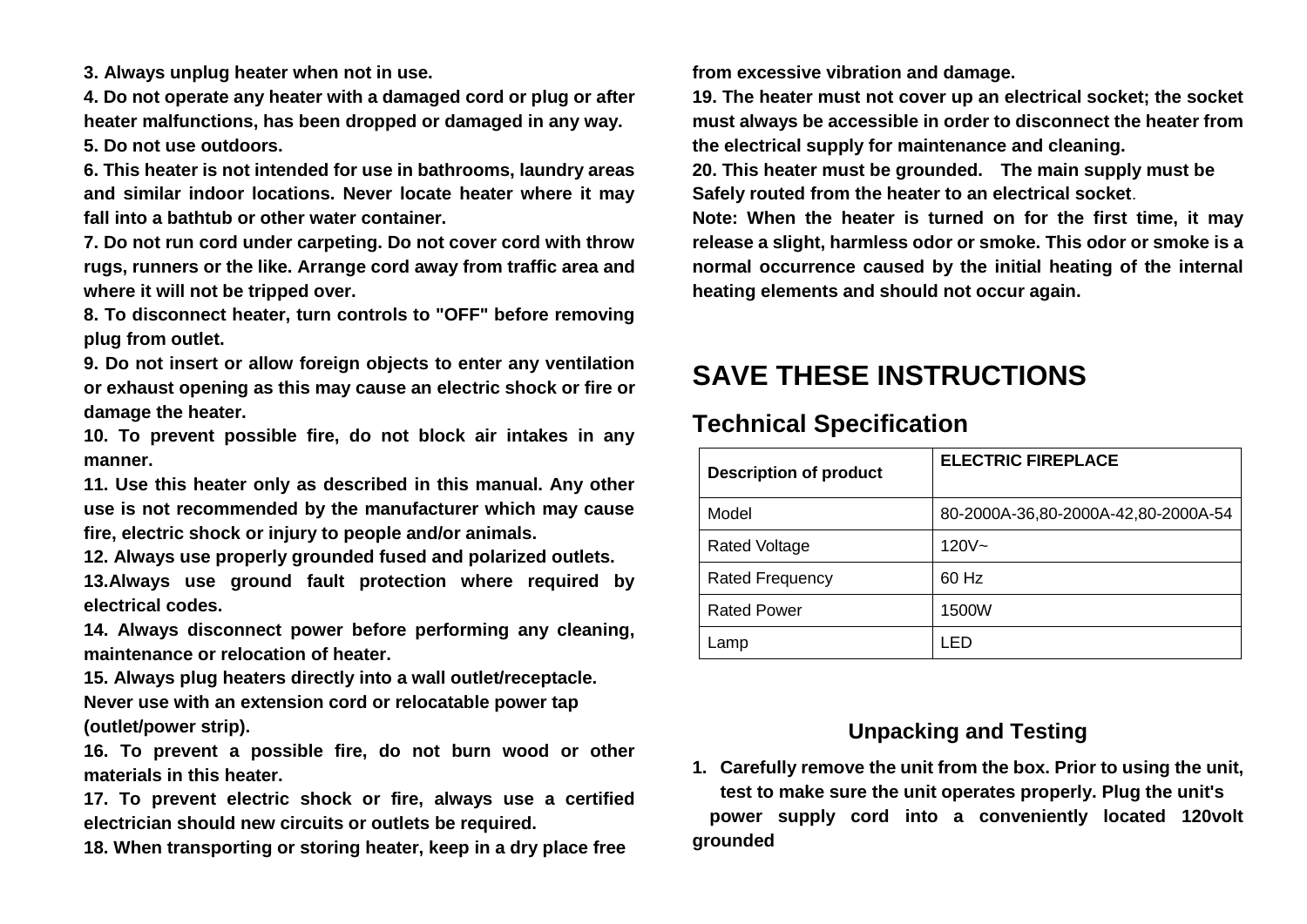**outlet. Check to see the unit turns on and produces function.**

**WARNING: Do not operate the unit if it is damaged or has malfunctioned. If you suspect the unit is damaged, please contact customer service.**

**The appliance is employed a manually reset thermal cut-out for safeguard, if it operates, please inspect for any objects,on or adjacent to the heater ,which may cause high temperatures.DO NOT OPERATE THE HEATER UNTIL TROUBLESHOOTING . Reset switch by turning main power** 

**switch off and waiting 5 to 10 minutes then turning it back**

**2. This heater is for use on 120 volts. The cord has a plug as shown at A in below Figure. An adapter as shown at C is available for connecting three-blade grounding-type plugs to two-slot receptacles. The green grounding lug extending from the adapter must be connected to a permanent ground such as a properly grounded outlet box. The adapter should not be used if a three-slot grounded receptacle is available.**





| Part                                      | Quantity           |
|-------------------------------------------|--------------------|
| <b>Remote Control</b>                     |                    |
| Manual                                    |                    |
| Fixing Hanger(In the back of<br>the fire) | 1                  |
| <b>Fixing Bracket</b>                     |                    |
| Crystals                                  | 1or 2(80-2000A-54) |
| Screw ST4*8                               |                    |
| Screw ST4*40                              | 5                  |
| Plastic expansion                         | 5                  |

## **Tool required**

Magnetic Phillips Screw Driver

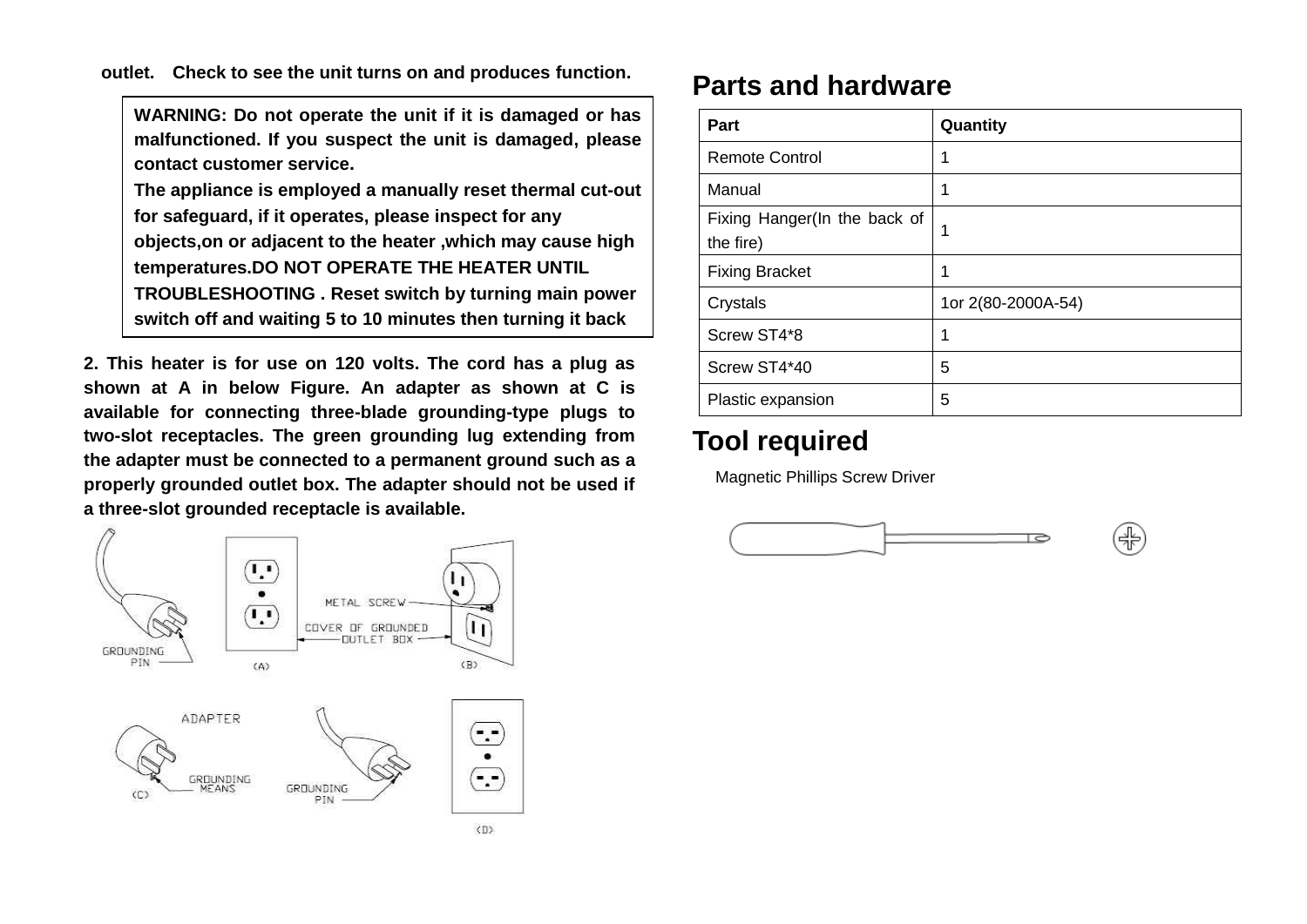## **Product Dimensions**

#### Unit:mm

80-2000A-36



#### 80-2000A-42





#### **Before Assembly**

Before you assemble your fireplace, you should put the crystals on the ember.

Please following below :

1) Put the fireplace on flat floor with the front glass panel on top position.

2) Use screwdriver(not supplied) to loosen the 7or 9 screws

as Fig A, and remove the glass panel.

3) Put the craystals gently on the ember,as Fig B.

4) Tighten the glass panel with the 7 or 9 screws tightly.

5) Use screwdriver(not supplied) to loosen the 2 screws as Fig C, and remove the hanger.

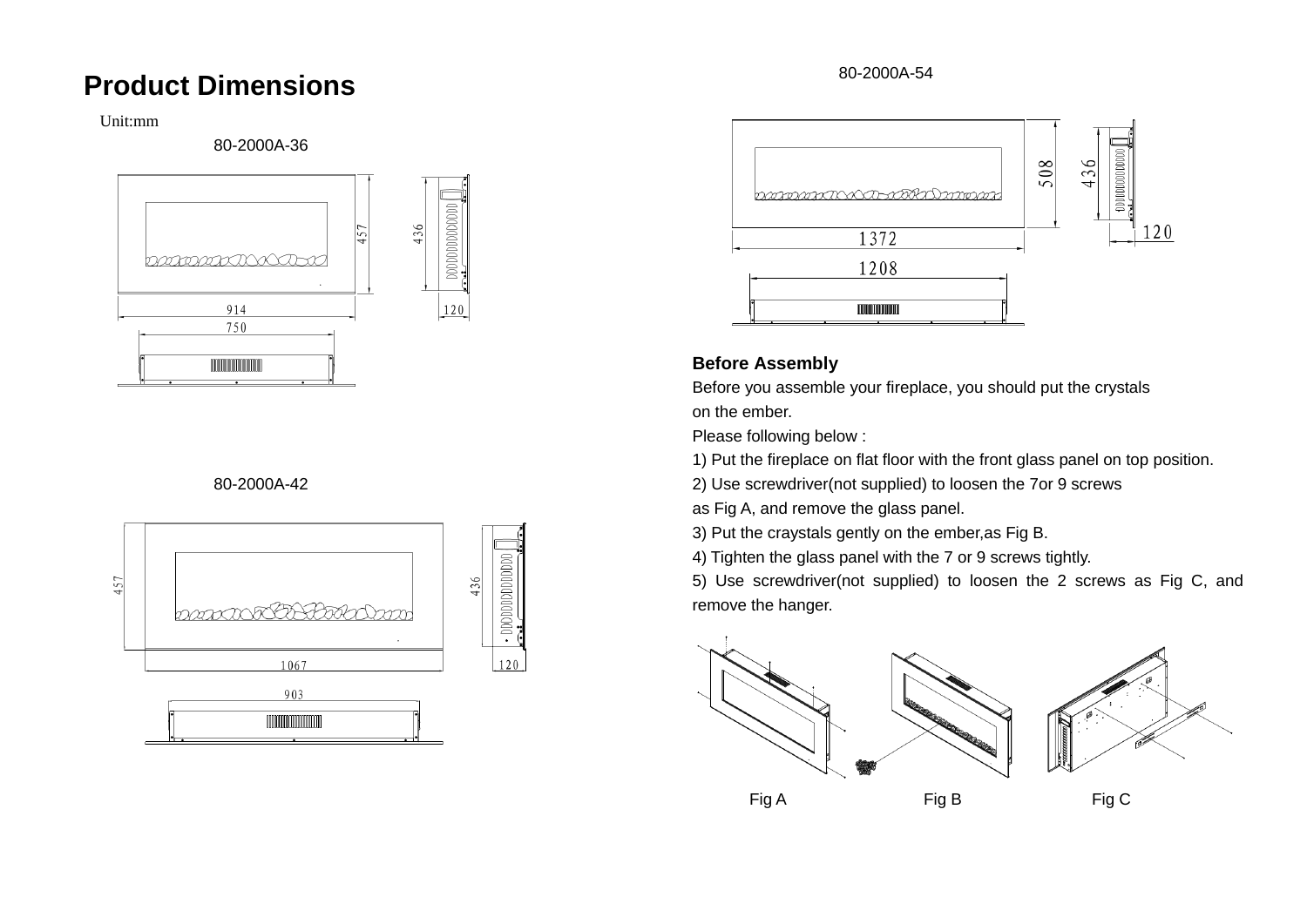#### **INSTALLATION**

1.This heater is for wall mounting only. Do not attempt to use it free standing. 2.Referring to Fig. 3 below select a suitable position in which to mount the heater

horizontally – use a spirit level to achieve this.

3.Check the wall to ensure there is no wiring, pipe wires etc in the area to be drilled. Drill 4 holes (8mm diameter & 40mm depth) using a suitable size drill and put the Plastic expansion into the holes.

4.First fix hanger to wall

5. Referring to Fig. 4, hang fireplace to hanger;.

6. Referring to Fig. 5, avoid fireplace to move,use screw fix fireplace to wall ;

**Warning! Always ensure the fireplace is at least 200mm above the floor! Be sure that the bolts have been fixed firmly enough to withstand the weight**!



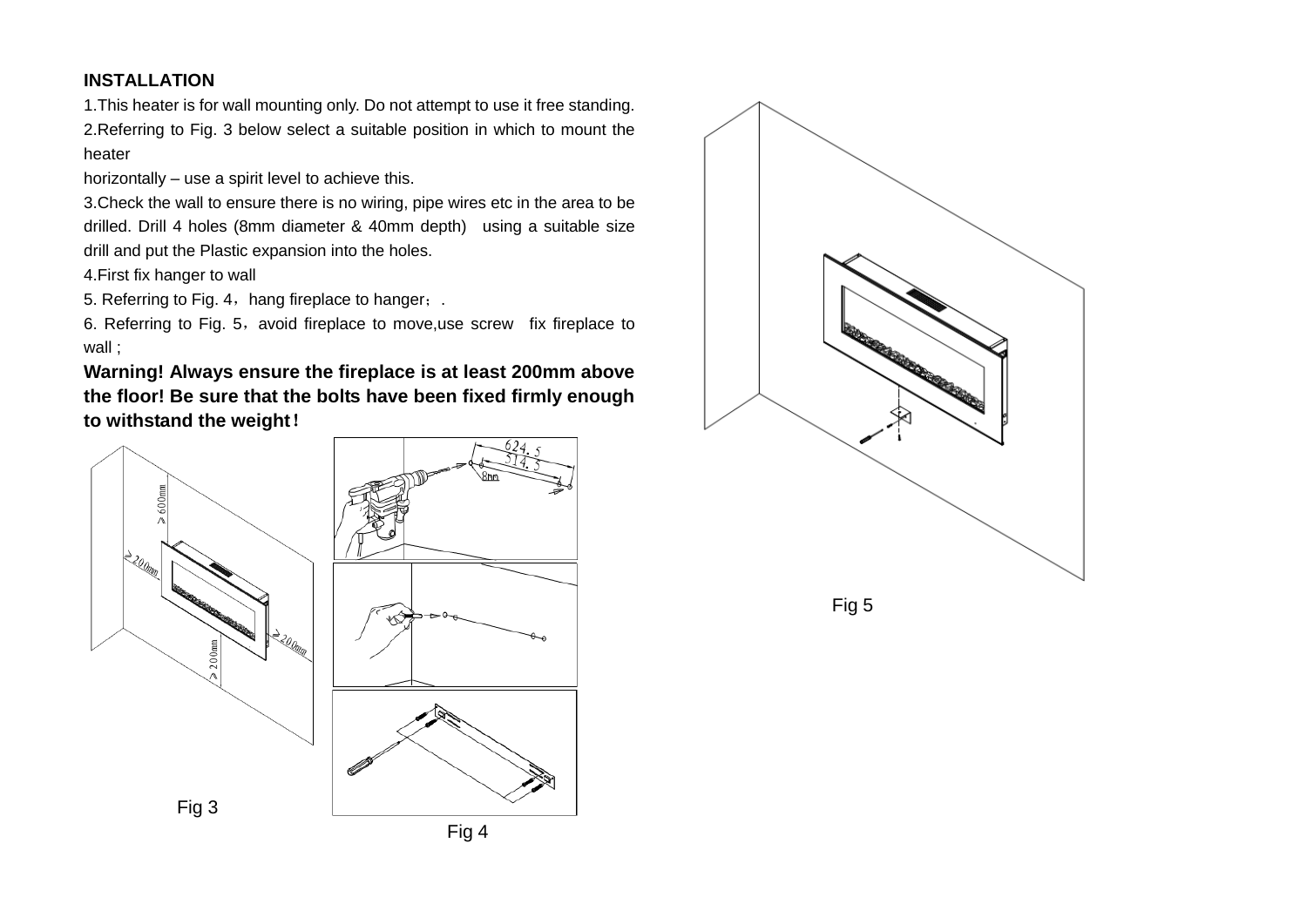#### **OPERATION**

Remove all packaging before use.

Control Panel (See also 'Operating Instructions' below)

As shown in the photo below you will see the control panel in the right side of the heater.





1 Power switch 2. Heat control button 3. Flame control button 4. Heater LED 5. Power LED

Plug the heater in to a suitable main outlet (see rating label on unit for power requirements).

1) "Power Switch ON/OFF"

Set this switch to position "I" to turn the product ON. Setting it to "O" to turn the product OFF. Turn on the fireplace the Power LED will be lighten.

2) "Heat control button"

Push the "HEAT" button to cycle through as bellow



HIGH heater work with 1500W "HEATER" LED for RED LOW heater work with 750W "HEATER" LED for Blue TEMP "HEATER" LED for Purple

Adjusting to auto control by room temperature , the heater turns on and work with 1500W when room temperature is below 22°C, the heater turns on and work with 750W when room temperature is below 25°C and above22°C , the heater will turn off when the room temperature is above 25°C.

#### 3) "Flame control button"

Push the FLAME control button to adjust the flame height and ember bed brightness. Press and release the FLAME control button to cycle through LO,MED, HI and OFF.

#### **Operating by manual**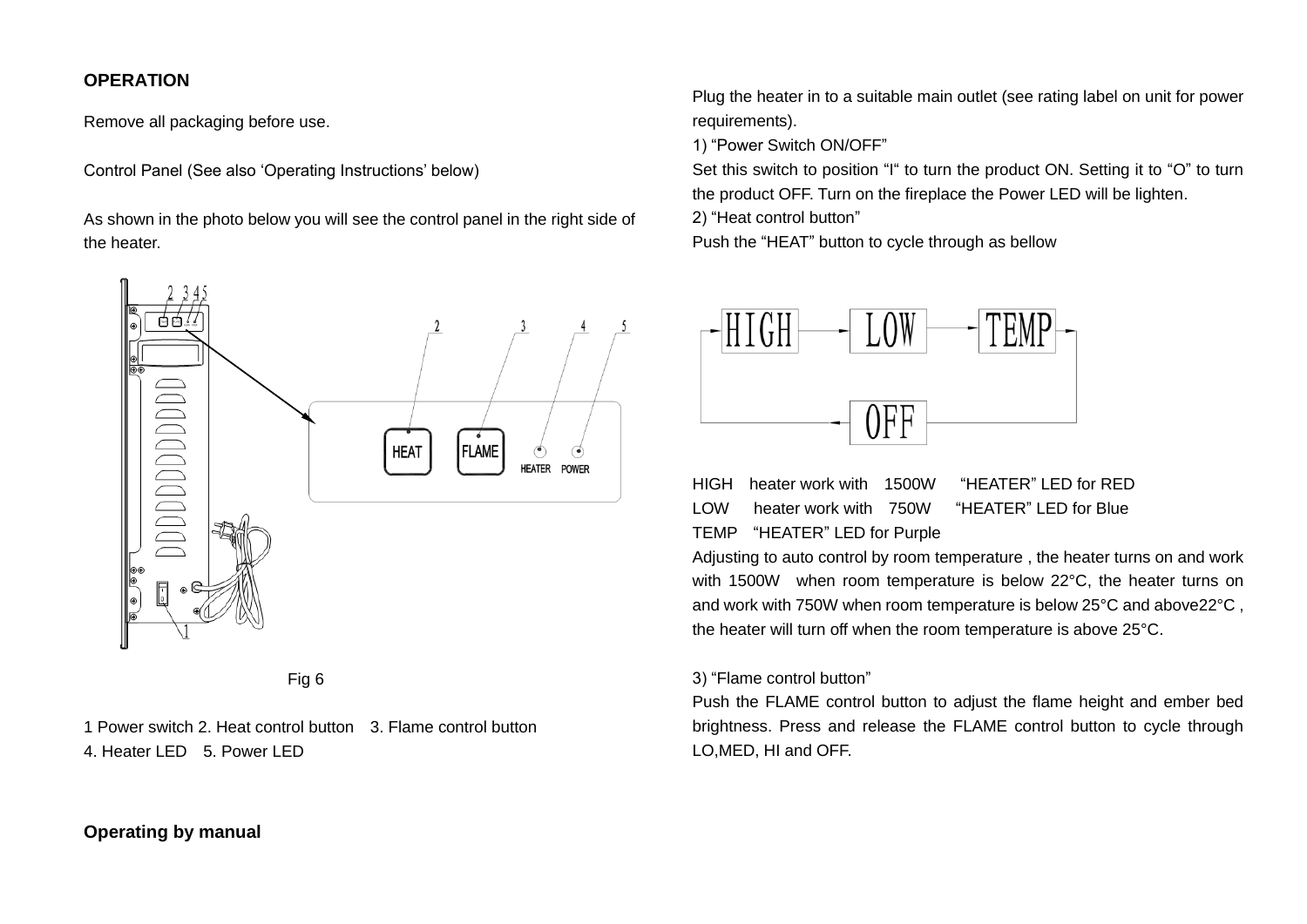#### **Operating by Remote Control**



Fig 6

1. Plug in your electric fireplace.

Important! The Main ON/OFF power switch on the fireplace must be in the ON position.

2. When operating the heater with the remote control, it must be pointed at the logset inside the electric stove and the red light must blink each time you press a function button. The blinking red light confirms the remote control is working.

**Note:Make sure your batteries are installed correctly in your remote control.**

3. "  $\binom{1}{2}$ " button of the remote control at the top left is the main ON/OFF power button.

4. "  $\bigcirc$  "buttons is on/off button; to control the red and blue lamp of flame and ember bed.

5. The Red  $\mathbf{Q}$  +5" or " $\mathbf{Q}$  -5" buttons control the red brightness of flame and ember bed.

To increase the brightness, press and release the  $\frac{1}{10}$  +5 button. Each time you press this button the brightness will increase by a small amount, until the maximum is reached.

To decrease the brightness, press and release the  $\sqrt{\phantom{a}}\,$  -5 button. Each time you press this button the brightness will decrease by small amount, until the minimum brightness is reached.

6. The BLUE  $\sqrt{1+5}$  or " $\sqrt{1-5}$  buttons control the blue brightness of flame and ember bed.

To increase the brightness, press and release the  $\bigcirc$  +5 button. Each time you press this button the brightness will increase by a small amount, until the maximum is reached.

To decrease the brightness, press and release the  $\sqrt{7}$  -5 button. Each time you press this button the brightness will decrease by small amount, until the minimum brightness is reached.

 $\sigma$  HEAT"  $\frac{1}{2}$  Button: To activate the heater, press the heater button, Heater work at the high ; press the Heater Button once,to turn off the heater.

.